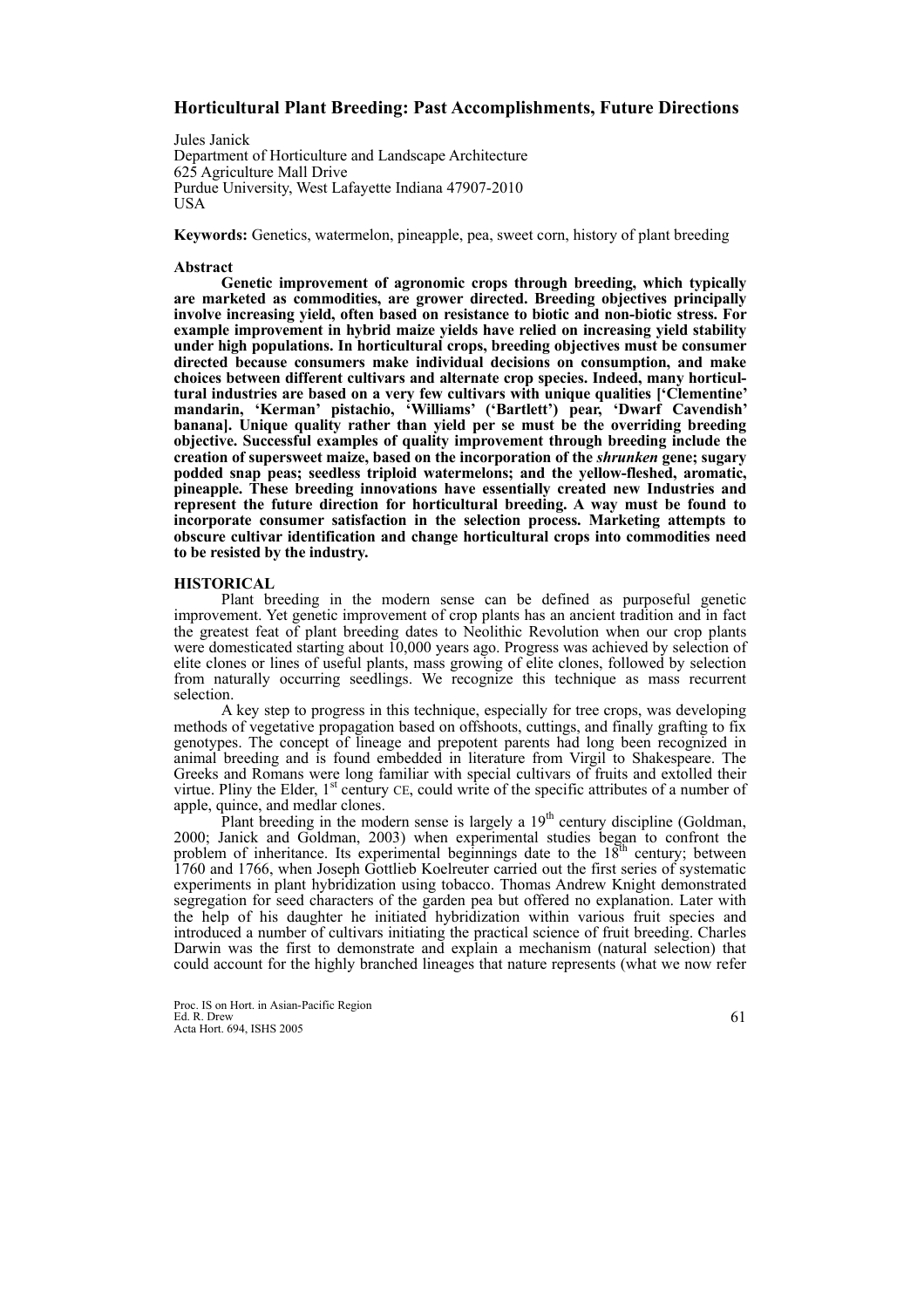to as evolution) but did not come up with a satisfactory theory of inheritance. Jean Baptiste Van Mons, a Belgian horticulturist practiced long term mass selection in pear from open pollinations and introduced a number of new cultivars. It remained for Gregor Mendel to demonstrate that morphological characters were controlled by factors (later termed genes) that interact to form a phenotype and segregated unaltered from one generation to the next. His famous paper on inheritance in the garden pea published in 1865 included what he called species conversion incorporating backcrossing. Between 1840 and 1880, the seedsman, Louis de Vilmorin carried out practical breeding improvement in vegetables using a method he called genealogical selection (progeny testing) by assessing an individual's capacity to transmit characters based on lineage incorporating statistical analysis.

The genetic revolution that followed the rediscovery of Mendel's paper in 1905 had a revolutionary impact on plant improvement. Although breeders had unconsciously been using many appropriate procedures via crossing and selection in the 19<sup>th</sup> century, the emerging science of genetics, especially the fusion of Mendelian and quantitative genetics, put plant breeding on a firm theoretical basis in the 20<sup>th</sup> century. The relationship between genetics and post-Mendelian plant breeding is exemplified by a number of now routine breeding protocols. One is the extraction and recombination of inbreds combined with selection to produce heterozygous but homogeneous populations (hybrid breeding); backcross breeding in which individual genes can be extracted and inserted with precision and predictability into new genetic backgrounds; and disease resistance breeding based on an understanding that genetics can control disease reaction in plants and that host plant resistance can be an object of selection. What we now call "Conventional" plant breeding was based on a system of extensive germplasm exploration, sexual recombination followed by a series of selection strategies involving statistical techniques to separate genetic and environmental affects. The technique proved to be powerful and dynamic because plant breeding was shown to be evolutionary as improved plants from the breeders art became the parents of subsequent generations.

Dramatic advances in biology in the second half of the  $20<sup>th</sup>$  century introduced a third revolution involving biotechnology, a catch-all term that includes both cell and DNA manipulation. The conventional baseline was 1953, the date of the brilliant Watson and Crick paper on the structure of DNA. One pathway in biotechnology developed from a series of investigations into gene function and structure and another from the culture and physiology of cells using microbial techniques. Molecular biology introduced two new techniques that were to have a profound effect on plant breeding. One was the establishment of molecular markers which made possible genotypic selection and the other was the transfer of genes between non-related organisms via recombinant DNA (transgene technology). By the end of the 1990s herbicide and insect resistance had been transferred into cotton, maize, and soybeans. These advances were quickly adopted, and engendered great expectations for agriculture but the technique has come up against a rising chorus of opposition based on little more than fear of the unknown. The future course of this technology, at least for the short run, cannot be predicted with certainty.

Plant breeding in the  $20<sup>th</sup>$  century has accomplished a number of powerful achievements in agriculture. Perhaps the most important have been the increase in yield and adaptability of our major crop plants. At least half of the tremendous increases in yields of our major crops (as much as 6 to 7 fold) in the  $20<sup>th</sup>$  century are attributed to genetic improvement. The development of photoperiod insensitive, short stemmed, fertilizer responsive rice and wheat—the Green Revolution of the late 1960s—is the high point of  $20<sup>th</sup>$  century plant breeding.

#### **HORTICULTURAL CROP BREEDING**

The goal of this paper is to address the future of *horticultural* plant breeding. In this respect it may be enlightening to distinguish between horticultural and agronomic crops (Table 1) because the case can be made that there is a fundamental difference between these crops that may affect the future course of genetic improvement. The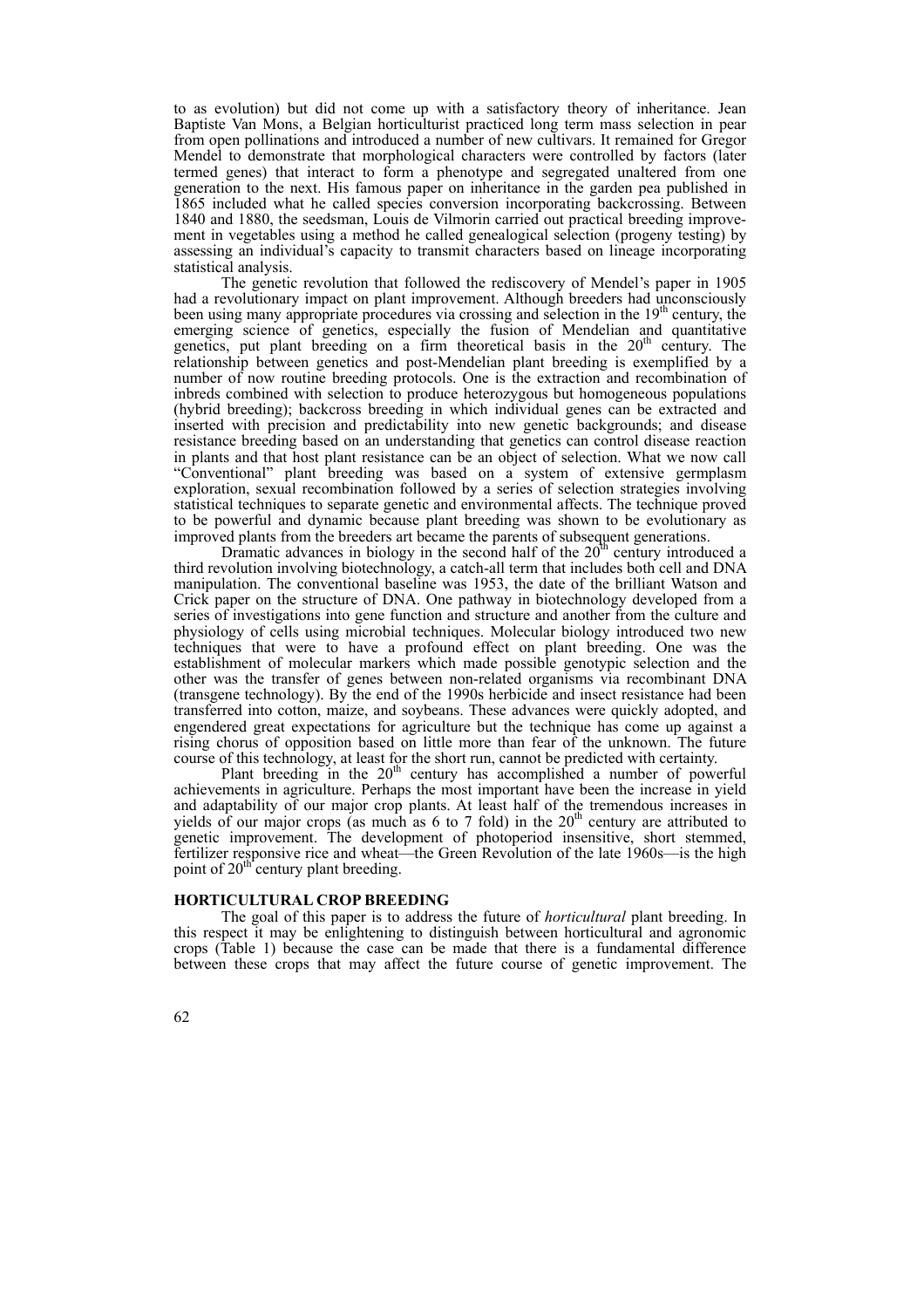difference between horticultural and agronomic crops is primarily one of usage. Horticultural crops are those that serve to fit the special food and esthetic needs of humans. They are crops that not only make life possible but make life worth living.

In horticultural crops, quality is supreme. While it is true that *de gustibus non est*  disputandum, there is no arguing about taste, the fact of the matter is that many horticultural crop cultivars with unique qualities are so unique, admired, and appreciated that they become the basis for entire industries. Examples include the 'Bartlett' ('Williams') pear which dominates fresh fruit production and is almost the only cultivar used for processing, 'Hayward' kiwifruit, 'Kerman' pistachio, 'Smooth Cayenne' pineapple (for processing), 'Clementine' mandarin, and 'Dwarf Cavendish' banana.

Differences between horticultural and agronomic crops are reflected in genetic improvement objectives. Agronomic crops become commodities in which the product is interchangeable. Breeding objectives are based on increasing yield, often determined by resistance to biotic and non-biotic stress. For example improvement in hybrid maize yields are based on increasing yield stability under high populations. In horticultural crops, breeding objectives must be consumer directed because consumers make individual decisions about consumption and make choices between different cultivars and alternate crop species. There are many examples of large breeding efforts that have had little grower acceptance because they have not been able to compete in the marketplace based on quality. For example, consumers have no interest in disease resistance of food crops but buy on the basis of their eyes, and continued purchase based on their palate. Thus, unique quality rather than yield per se must be the overriding breeding objective. It also must be stressed that grower-directed traits can often be solved by non-genetic means, while consumer-directed traits, especially quality, are often not amenable to alternate solutions.

A further profound influence on plant breeding, is the effect of individual breeder's imagination in proposing startling new innovations. To emphasize this point, four examples of outstanding horticultural breeding advances that have taken place in the last half century are presented below. These remarkable achievements are based on the inspiration and research of individuals. These successes emphasize the impact of imagination and skill combined with the plant breeder's art and science on the future direction of horticulture.

#### **Super Sweet Maize**

The introduction of super sweet corn is based on an innovation by a single breeder, John R. Laughnan (1919–1994), maize breeder and geneticist of the University of Illinois (Tracy, 1977; Steffensen, 2000). He suggested that the *shrunken 2 (sh2)* allele would have application to the sweet corn industry, and single handedly, with a minimum of support, transformed the fresh and later processed sweet corn industry. Laughnan's work originated as a genetic study in which he found that *sh2*/*sh2* kernels were unusually sweet with a pleasant malty flavor. The effects of the *sh2* allele was to increase the sugar content two to four fold and increase shelf life. It was reported to the industry but, incredibly, was not followed up by others. Fortunately Laughnan began a breeding program on his own with personal resources and created "supersweet" counterparts of 'Golden Cross' and 'Iochief' hybrids (later known as 'Illini Chief'). In fewer than eight years after his original suggestion he developed a commercially acceptable hybrid that was to transform the sweet corn industry. Further breeding by Emil Wolf of the University of Florida contributed to the success of supersweet maize. Interestingly Laughnan never received personal financial compensation; his acknowledgement by the industry was in the form of a plaque.

#### **Snap Pea**

The development of sugary podded peas (known as snap peas) is a Cinderella story (Myers et al., 2001). A thick podded mutation from 'Dark Skin Perfection'; a garden pea, was crossed with a snow pea by Dr. Calvin Lamborn who joined the Gallatin Valley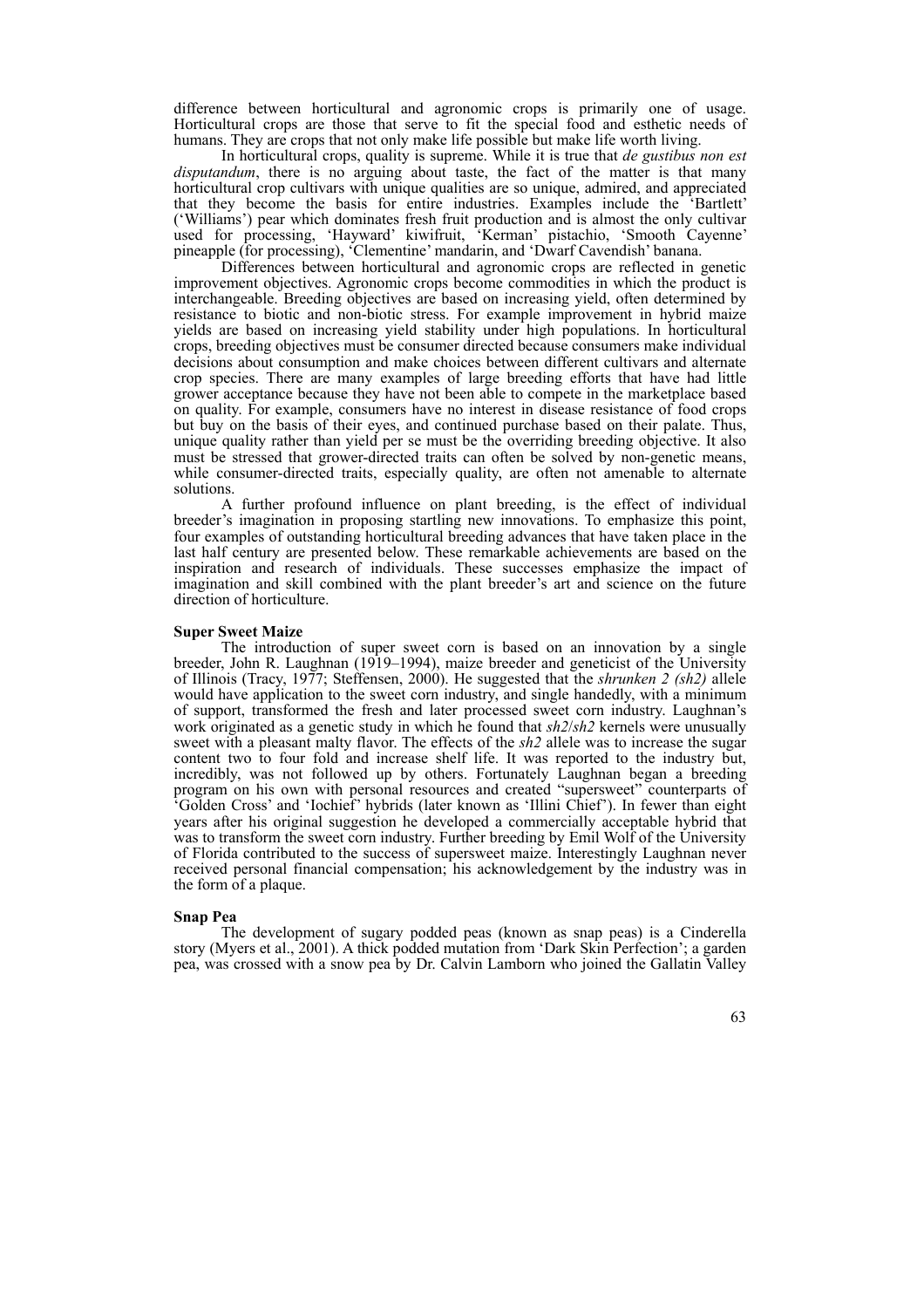Seed Company in 1968. Derivations of a sweet, thick podded segregate was named 'Sugar Snap.' Because the pods are sweet both the immature thickened pod and seeds are consumed. It differs from the edible podded snow peas where the pods are thin and only very young pods and seeds are eaten. Snap peas (sometimes called butter peas) were known in the late  $19<sup>th</sup>$  century and described by Hedrick (1928) but disappeared from the seed trade. The commercialization of 'Sugar Snap' pea was further refined by breeding (mainly for shorter vine type, elimination of strings in the pod suture, and disease resistance); over 33 cultivars were reported in 2001. In 1984 the first stringless cultivars were released and commercial processing of snap peas became a reality. Because of problems with pod moisture, processing is centered in arid regions. Stringless snap pea, now a tremendously successful product, is traceable to a single breeder and the persistence and promotional activities of the Gallatin Valley Seed Company.

#### **Seedless Watermelon**

The seedless watermelon is a novel horticultural creation of the great Japanese cytogeneticist Dr. Hitoshi Kihara (1894–1986) based on research in polyploidization via colchicines, hybrid breeding, and the physiology of parthenocarpy (Eigsti, 1989). Seedless watermelons are obtained by planting triploid seed produced from crosses of induced tetraploids and diploids. The triploid seed produced seedless melons when provided with diploid pollenizers. The English version of Kihara's paper was published over 50 years ago (Kihara, 1951) but an earlier paper in Japanese with English summary was published in 1947. The small icebox sized triploid melons are characterized by relative seedlessness, combined with rich flavor. The production of seedless melons for the US trade was promoted by Dr. O.J. Eigsti through the American Seedless Watermelon Corporation which developed a number of adapted triploid hybrids. Although the triploid watermelons had long been popular in Asia, it took about 40 years for seedless melons to become a prominent part of the industry in the United States. At the present time, seedless melon has reached 60% of production and is increasing due to high consumer acceptance and its suitability for fresh sliced fruit (Maynard, 2001).

#### **"Gold" Pineapple**

'Smooth Cayenne', the principal world processing pineapple is not well adapted to fresh fruit sales because quality is often poor due to high acidity, poor internal color, uneven ripening and low sugar in winter production. However, the world fresh fruit market has recently exploded with the availability of a new hybrid produced by David D.R. Williams and Calvin H. Oda, plant breeders who worked at the Pineapple Research Institute on the island of Maui in Hawaii. Two selections, one named CO-2 (the initials of Calvin Oda) and the other MD-2 (named after the wife of a senior Del Monte executive in Hawaii) derived from two exceptional parents PRI#58-443 and PRI#5858-1184 were characterized by yellow, low acid flesh, very sweet flavor, and resistance to browning and internal rot (Janick, 2003; Grieg, 2004). MD-2 under the name Del Monte Gold Extra Sweet is now marketed under a number of names. Rarely, if ever, has an industry been so transformed by the introduction of a single new cultivar. A billion dollar industry has been creased as a result of high quality, appearance, and consumer acceptance worldwide.

#### **THE FUTURE**

The breeding innovations described above have essentially created new industries. They underscore the concept that unique quality rather than yields per se must be the overriding breeding objective for horticultural crops. These attributes, characterized by quantum advances in quality and consumer friendly traits, make these new cultivars instantly desirable to consumers, and point the way for future directions in horticultural breeding. Innovations of individual breeders combined with further breeding efforts to increase usefulness and adaptation are the key to horticultural progress. It is clear that a way must be found to incorporate consumer satisfaction in the selection process.